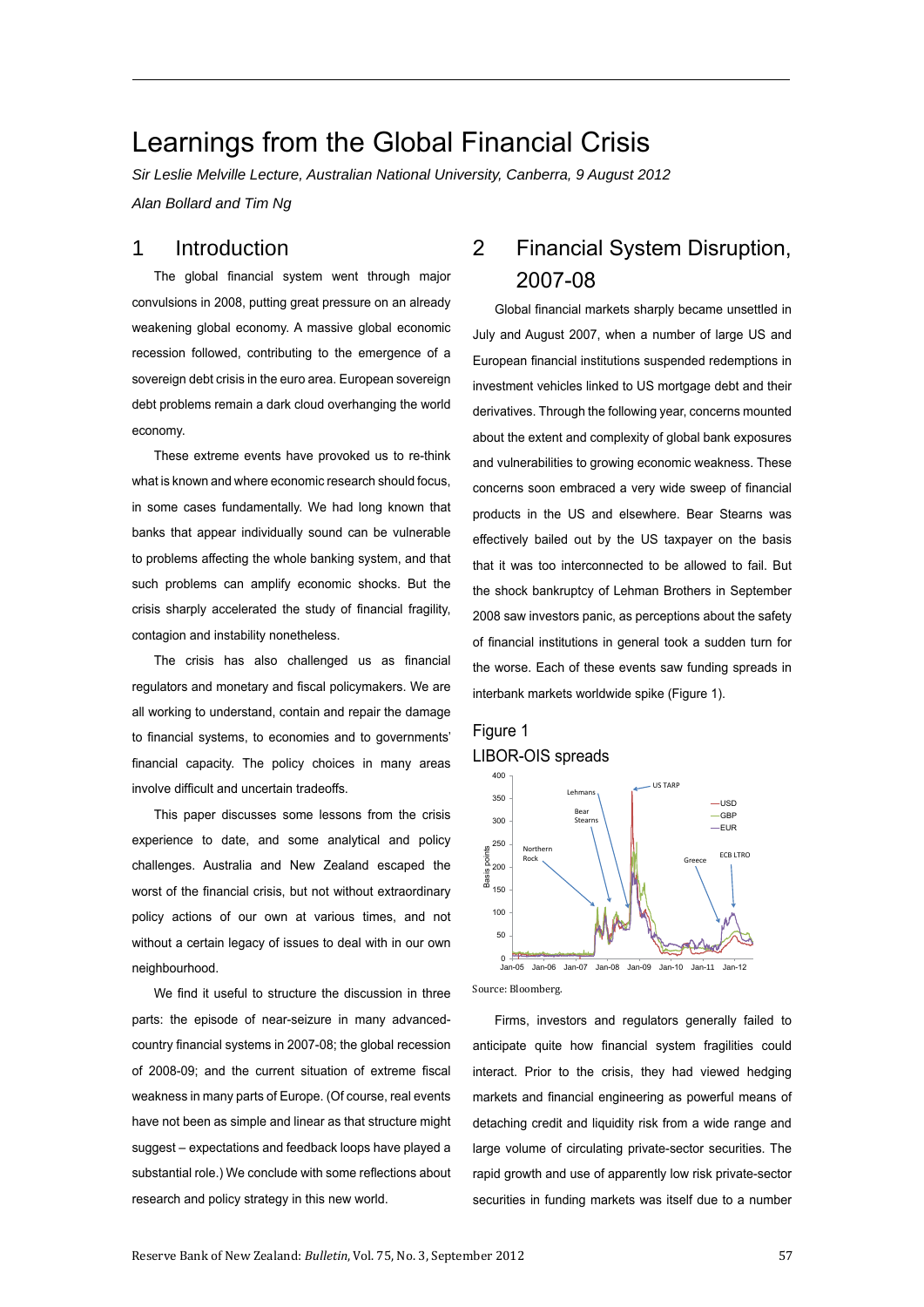of interacting factors. These included a strong global demand for low-risk assets (mis-sold or mis-used on the basis of inaccurately high credit ratings), loose monetary policy, and credit-fuelled housing booms in a number of advanced economies, which encouraged financial innovation to meet the demand for low-risk assets.

In many large advanced countries, an overall result leading up to the crisis was increased leverage and funding fragility in both the financial system and the "real" economy. Many could see that these growing imbalances were unsustainable and would need to correct, and that the correction might be very disruptive. But to anticipate fully the magnitude of the subsequent event would have required connecting many apparently disparate pressures and signals. Among the most important of these were two factors: first, the funding fragilities created by the shadow banking system; and second, the catastrophic collapse of liquidity caused by investors' sudden doubts about the credit risk and marketability of previously "safe" assets, and about the standing of counterparties.

The dumping of risky financial assets and indiscriminate cutting of funding caused asset return correlations to jump. The shock rapidly spread between global banks, partly reflecting high-frequency marking-to-market. The cost of credit default insurance for the large financials shot up (figure 2). Bottlenecks in market or institutional hubs impeded or prevented risk shedding. The fire sales and chain reactions proved very difficult to halt.

## Figure 2



CDS spreads, selected global banks

Faced with disappearing private-sector funding markets, central banks stepped in to supply funds in large quantity to solvent banks. To limit their own (and hence their governments') financial exposure, the idea was to take good collateral at interest rates and haircuts high enough to recognise the lending risks. However, lending terms could not be so punitive as to discourage use of the facilities, which would defeat their purpose. This was easier said than done given the shrinking supply of good collateral.

Banks that became insolvent despite central bank funding assistance presented their governments with tough choices about rescue. Financial support in the form of direct injections of equity or debt blew out government balance sheets in many cases (Figure 3), and guarantees of bank debt added sizeable contingent liabilities.

## Figure 3.





Source: IMF.

In New Zealand and Australia, problems in the core banking system during the crisis were comparatively mild, reflecting our more vanilla-flavoured banking sector and relatively sound bank capital structures. There was little exposure to complex instruments and opaque interconnections in our markets. Nevertheless, during the period of extreme market nerves, like other authorities we had to act rapidly to support system liquidity and banks' ability to fund themselves, including by issuing government guarantees of bank liabilities.

#### **Regulatory responses**

Regulators worldwide have responded to the financial crisis experience with a large and ongoing programme of reforms. Among the most important include strengthening requirements on banks' capital and liquidity structures,

Source: Bloomberg.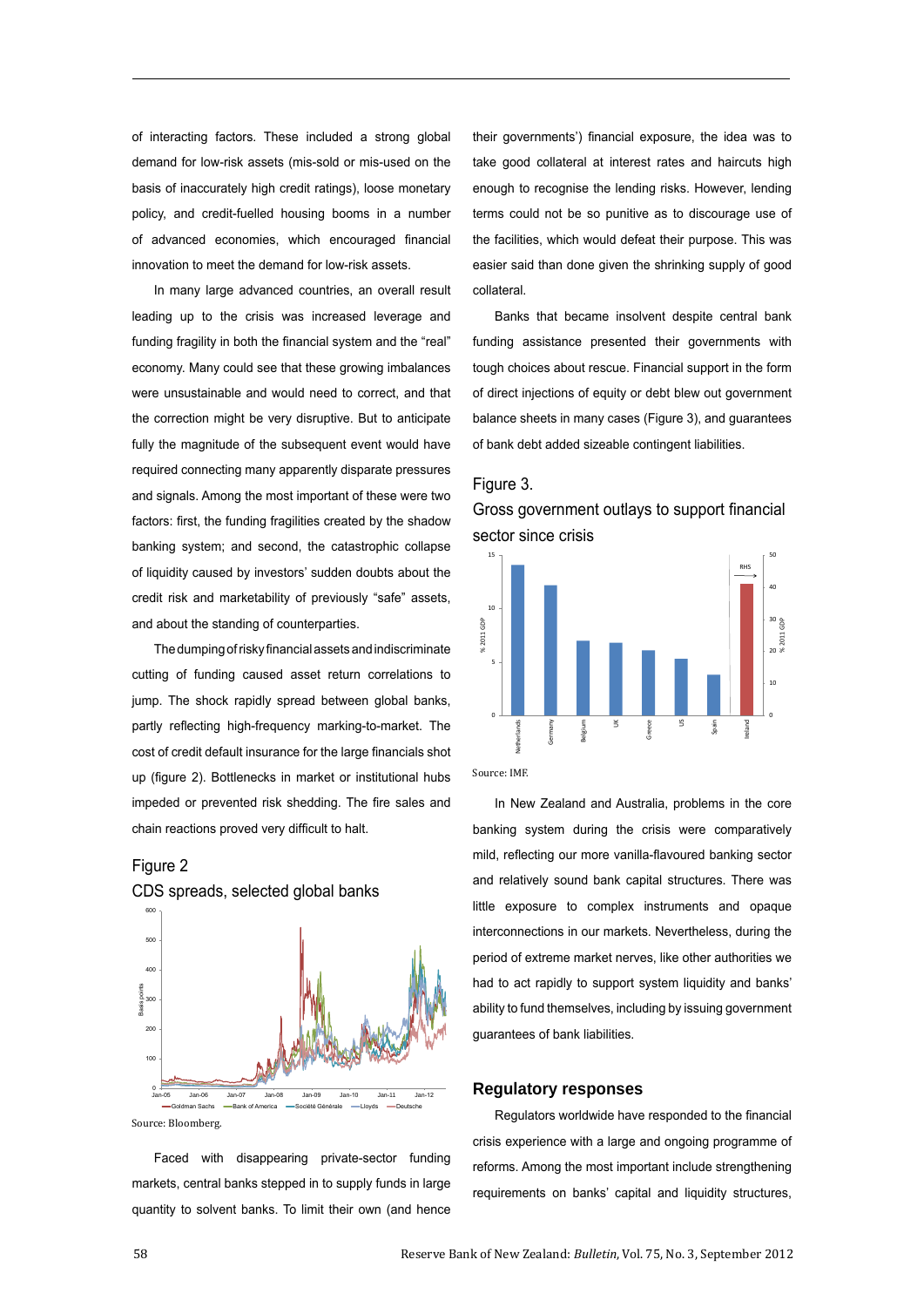and bolstering domestic and international financial supervision.

Basel III is a key international process to facilitate the parts of these reforms focused on bank balance sheets. We do note, however, that not all the proposed reforms relate to problems in the Australasian banking system. Neither is it clear that all countries that experienced banking system problems will adopt all the reforms.

In our simpler banking systems it is generally easier to recalibrate regulatory standards. Capital levels have not been heavily eroded by the crisis, so capital and liquidity standards can be strengthened quickly compared to those advanced economies struggling with weak or complex financial systems. In some economies there is a risk that banks will meet higher capital or liquidity ratio requirements by contracting lending, rather than by increasing capital. This has slowed the strengthening of bank balance sheets and crimped the availability of credit to firms for investment. With the current risk that global funding conditions could turn adverse very suddenly and our banking system's dependence on offshore wholesale funding, in New Zealand we have placed priority on strengthening liquidity standards even before increasing capital ratios.

# 3 Global recession, 2009-10

The rapid deterioration in financial and economic conditions in late 2008 and early 2009 quickly caused a collapse in business and consumer confidence, exacerbating the interruption of economic activity across the world. Cross-border spillovers through regional supply chain structures and global customer markets were accelerated by short-term funding disruptions, such as in trade finance. Now economies without large direct financial exposures to "toxic" assets, such as Asian export-oriented economies, were sucked into the downdraft. The abrupt marking-down of the outlook for Western growth and consumption of high-value goods saw inventories pile up, especially in those countries positioned as manufacturing hubs or producers of capital goods. In six months or less, industrial production in Japan, Singapore and Korea, for example, fell 30, 25 and 19 percent respectively.

The damage to bank balance sheets from suspect loans and marked-down asset valuations, as well as the sudden exit from the scene of many financial intermediaries, showed up in restricted lending capacity and greatly expanded funding spreads. Accordingly, those non-financial firms and households that still wanted or needed credit either had to pay elevated rates or to deleverage, further depressing activity.

When central banks recognised the magnitude of the recessionary forces in train, they cut policy interest rates very quickly (figure 4). In some Northern Hemisphere markets, the dysfunction in the financial system had loosened the link between official policy rates and lending rates to firms and households. As well as cutting official interest rates, the US Federal Reserve and the Bank of England stepped in directly to key credit markets to lower interest rates in those markets.

# Figure 4 Policy interest rates



Source: Bloomberg.

The relatively high level of interest rates before the recession meant that deep cuts were possible. The New Zealand and Australian Reserve Banks, for example, cut policy rates by 575 and 425 basis points respectively between July 2008 and April 2009.

Crisis then brought opportunities. Monetary policy researchers had always wondered what might happen if price inflation and interest rates approached zero in several major countries, or even went negative. Now we would find out. The case of Japan no longer seemed so unique. As monetary policy interest rates approached zero in a number of advanced countries, some central banks began to try to influence general financial conditions through "unconventional" tools, meaning tools other than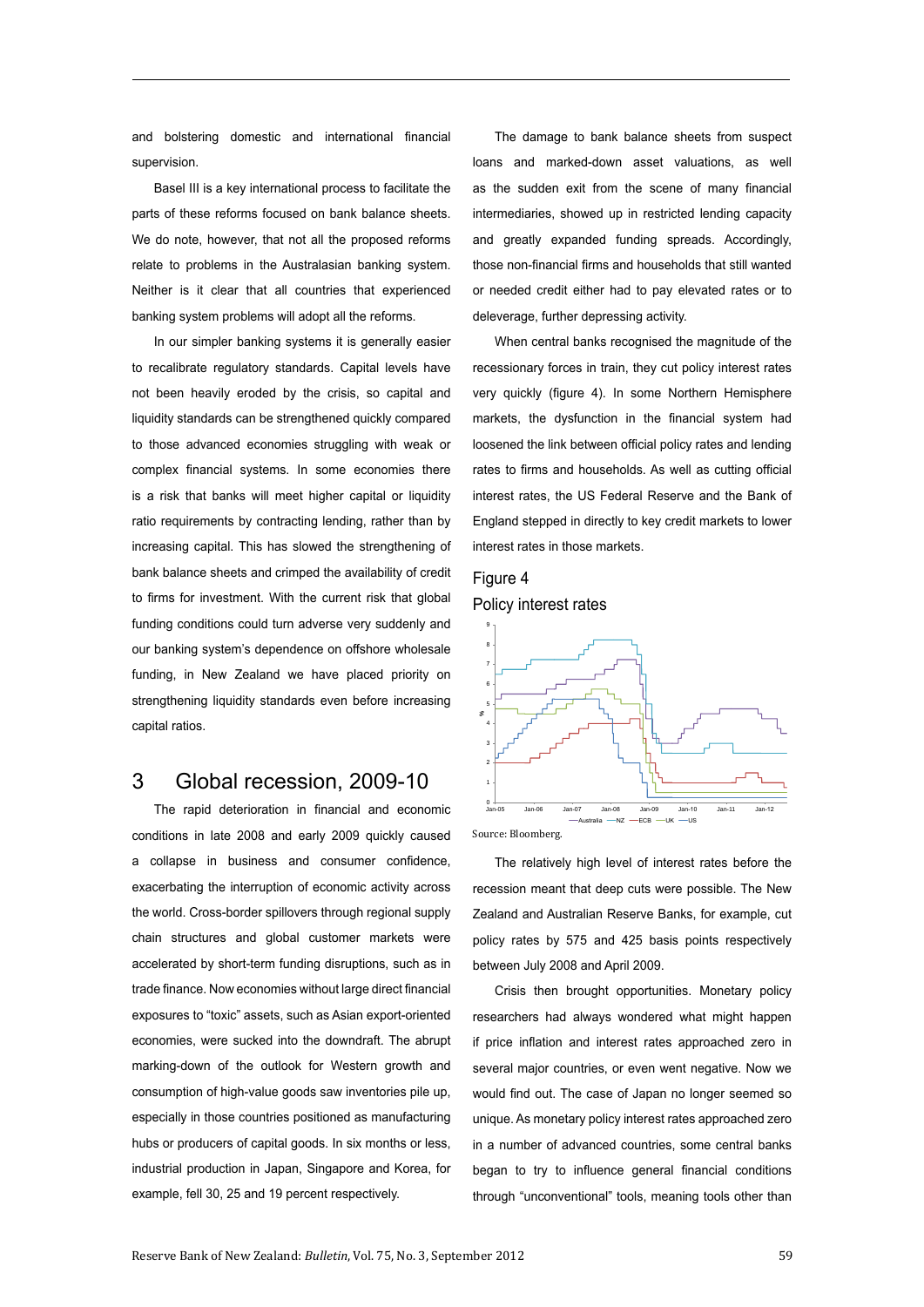the official short term interest rate (the "cash rate" in this part of the world).

One such tool is purchases of long-maturity financial securities in large volume on the open market, called "quantitative easing" or QE. These purchases have been most prominently carried out by the US Fed and the Bank of England, causing roughly a tripling and quadrupling, respectively, of their balance sheet sizes to date (figure 5). One channel by which QE is believed to work is by increasing demand for the targeted securities, raising their prices and hence reducing interest rates on them, which should then flow through to longer-term interest rates in general. Other possible channels include exchange rate impacts and signalling of a central bank's expectations to keep policy rates low.

# Figure 5 Central bank asset holdings



Unconventional policies can have unconventional side effects. We are currently observing spillovers from large economy QE impacting capital flows and exchange rate pressures in small open economies. Continuing exchange rate pressure is problematic for a country like New Zealand.

In the face of plummeting demand, many countries hurriedly enlisted discretionary fiscal policy also. With a fiscal and credit stimulus package of 4 trillion yuan (about 600 billion US dollars, or 14 percent of Chinese GDP), China carried out the biggest fiscal stimulus in post-war history. Fiscal stimulus packages were typically worth several percent of GDP, with the cumulative expansionary shift of the fiscal stance over the three years from 2007 to 2009 amounting to four percent of GDP in both advanced and emerging economies. These expansions are now being wound back (figure 6).

## Figure 6 Shifts in fiscal stance



# 4 Sovereign credit challenges, 2010-

In many advanced countries, the recession-induced reductions of tax revenue and increased social spending were compounded by governments taking on debt to support the banking sector. These actions brought forward sovereign debt sustainability problems in some countries, particularly in Europe. By the second quarter of 2010, sharply rising concerns about the fiscal position of first Greece, and then other non-competitive indebted euro area countries, were quickly reflected in the interest rates they had to pay in sovereign funding markets. Markets made and continue to make sharply differentiated judgements about sovereign creditworthiness across the euro-area countries, placing considerable strain on euroarea political and economic institutions.

The crisis also refocused public and market attention on the fiscal cost of ageing populations. The projected sharply increasing cost of state-funded health care and income support for retirees, at the same time as a reducing working population, had been recognised for some time. But now, the problem has come forward in time, with the potential national incomes available to support future fiscal expenditure looking much lower. Some severe implications for wealth and transfers between generations are starkly apparent, and these will be politically and socially difficult to manage.

While market fiscal sustainability concerns are especially focused on the euro area currently, governments elsewhere are also drawing lessons for the re-alignment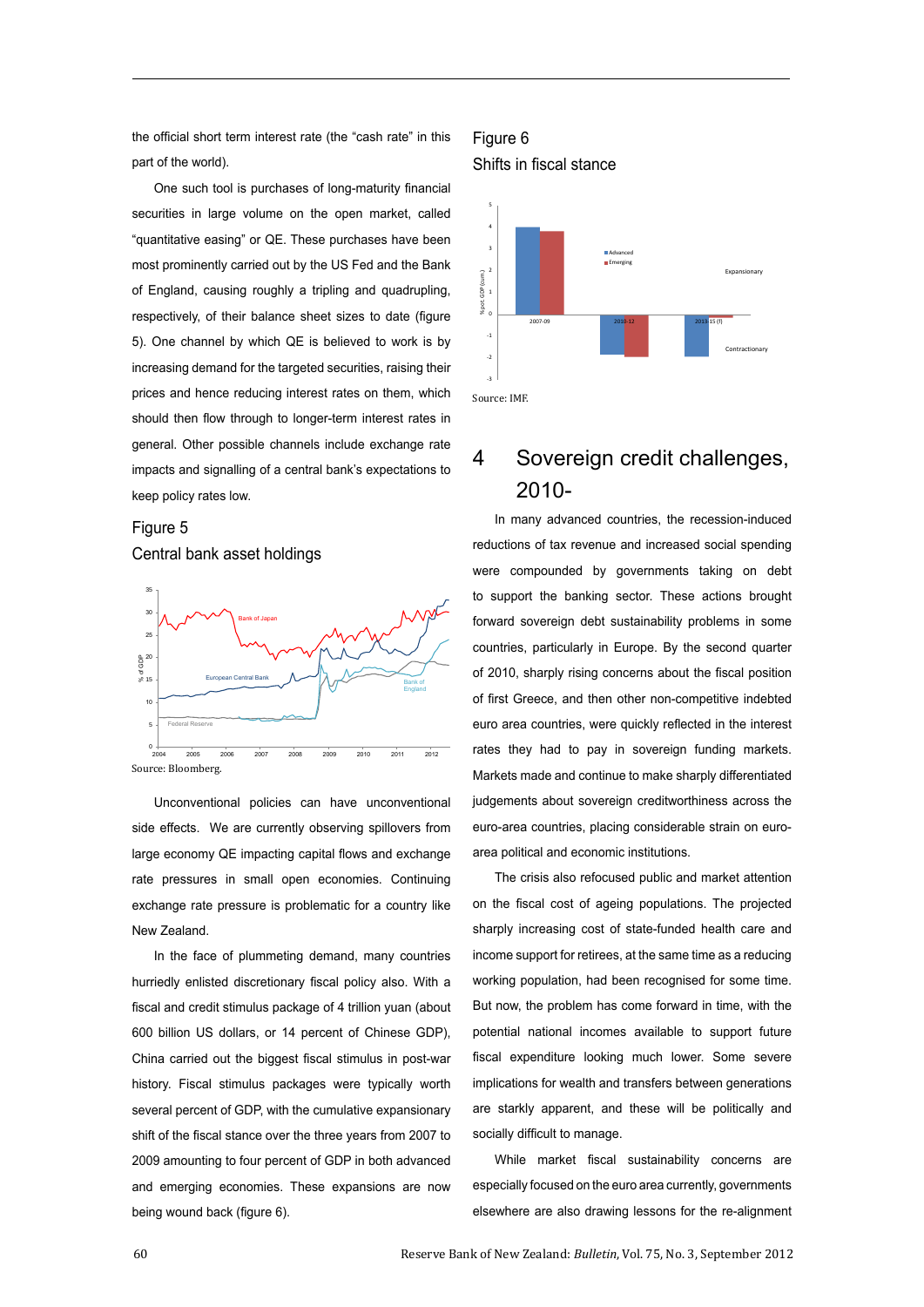of fiscal settings with reduced growth prospects. In some ways these are difficult lessons to accept, as well as to debate publicly. Where countries are under strain, fiscal austerity measures may be needed to signal the political commitment to achieving consolidation, even though this can also reduce growth, at least in the short term. The cost and availability of funding for many euro area countries remains very sensitive to fiscal sustainability projections, probably exacerbated by the inability of these countries to issue the currency of their debt.

Governments needing to finance deficits have had to pay considerable attention to market conditions and perceptions. In general, where discretionary fiscal measures were quickly implemented, and were seen to be extraordinary, targeted and sunsetted, markets have been more forgiving. To date, the US, Germany, Japan and the UK have retained the confidence of investors and their status as safe havens – despite government debt ratios that are high even by the standards of the troubled euro area countries. Australia and New Zealand have continued to benefit from relatively low public debt ratios (Figure 7).

## Figure 7

Government debt ratios and bond rates



Sources: Haver Analytics, IMF. AU=Australia, AT=Austria, BE=Belgium, CA=Canada, CH=Switzerland, DE=Germany, ES=Spain, FI=Finland, FR=France, GB=United Kingdom, IE=Ireland, IT=Italy, JP=Japan, KR=South Korea, NL=Netherlands, NZ=New Zealand, PT=Portugal, US=United States.

# 5 A new world

Five years after the first tremors in 2007, the world looks rather different. Interest rates are much lower. Risk pricing is much more sharply differentiated. The threat of deflation is now real for several countries, and inflation is very low for others. In most advanced countries since the crisis, real per capita GDP growth has been insipid at best.

Although weak banks appear to be much less of a problem in Australasia, impaired bank balance sheets in the Northern Hemisphere are casting a long economic shadow. Some banking systems remain weighed down by non-performing loans, while markets for securitised loans are still largely moribund. Financial institutions and their funders appear to have recognised the importance of robust funding, loss-absorption capacity and clarity about bank balance sheet exposures.

The risk aversion in global credit markets is still reaching our shores via bank funding markets, in the form of elevated funding spreads and a heightened demand for local deposits. Although these developments at least partly reflect a transition to "new normal" balance sheet structures, it is also possibly a sign that the pre-crisis model of highly leveraged and interconnected banking may no longer attract investors. That of course could be a helpful thing for macro-financial stability and for the rebalancing of non-bank balance sheets – provided it persists when good times return.

The new environment creates some structural and strategic challenges for the global financial industry. Much-reduced financial engineering and weaker financial institutions are likely to see some retrenchment of certain banking activities. Also, with very low yields, financial institutions subject to obligations or strong expectations to pay fixed returns (such as pension funds) face pressure to increase holdings of risky assets, so they can support these returns. A renewed search for yield for these reasons raises the risk of excessive investment or bubbles in such lower quality assets.

Global spending and investment appear very cautious, and seem likely to remain so for some time, given the overhang of debt from before the crisis. In advanced economies, deleveraging in the private sector appears to have started, but will take a long time – perhaps a generation. Very cautious households are a large part of the story of a slow and fragile recovery. They have been hit hard by sustained labour market weakness, and in the US and some other advanced economies this has been compounded by loss of housing wealth and balance sheet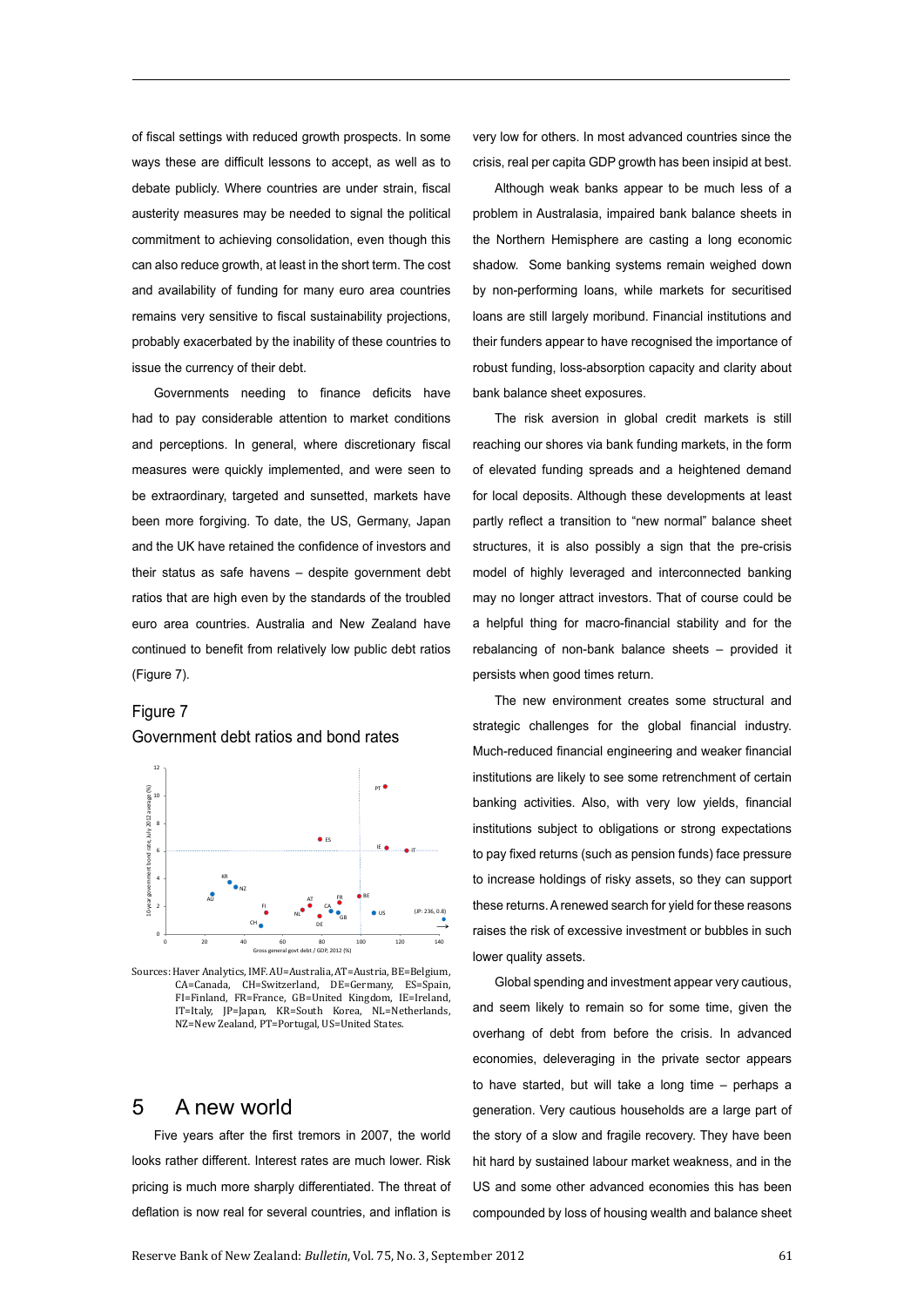weakness.

The apparently lower appetite for debt among New Zealand and Australian households is an interesting departure from the recent past, or perhaps a return to the more restrained standards of post-war years. In New Zealand, this continues, despite an emerging pickup in housing market activity (albeit off a very low base). For example, New Zealand household credit growth has traditionally tracked the value of house sales, but this relationship has loosened since the crisis.

Household caution is understandable given the restrained growth outlook,and the continued need for external rebalancing. But it is also consistent with cyclically weak labour and housing markets. We have yet to see whether deleveraging will continue as the gradual recovery proceeds, or if households instead revert to precrisis behaviours.

Currently, business sector balance sheets after the crisis are generally in better shape than following previous recessions. The labour market weakness probably means some shift in the share of national income in favour of capital. Furthermore, a reluctance to invest in the current environment of uncertainty (the Australian mining sector being a notable exception) means that many firms are actually quite cash-rich.

## **Asia-Pacific impacts**

Increased saving and reduced investment in advanced economies, and the beginnings of a shift towards domestic expenditure and away from exports in emerging economies, are starting to reduce the global imbalances that had grown markedly pre-crisis. However, in the meantime, the reduced investment is also holding back global productivity and potential growth. This probably adds to the pressure for re-balancing of external and domestic growth drivers in emerging economies.

While world growth has fallen overall, the share accounted for by emerging markets, particularly in Asia, has continued to grow. This shift, combined with the strong rebalancing forces, has produced an unusual constellation of economic conditions in Australia and New Zealand.

The high exposure of Australia and New Zealand to

emerging Asian demand for industrial raw materials and protein has sent the relative prices of those products, and hence our real exchange rates, to high levels. While that shift has encouraged labour and capital to move to those sectors, high real exchange rates are also promoting expenditure switching towards foreign goods and away from domestic ones. Non-resources sectors and regions are squeezed as a result.

At the same time, in New Zealand we have our own post-crisis debt, resulting from pre-crisis debt-fuelled household expenditure, which is now proving to be a restraint on demand. And although our fiscal positions are favourable relative to many other advanced economies, the debt overhangs, dependence on offshore funding and its sensitivity to sustainability concerns suggest that the current tilt of fiscal policy towards consolidation may persist for a while.

Moreover, the pressure of the high nominal exchange rate is not the only relevant "headwind" for our economies. Sectors other than those directly exposed to resources are seeing their relative productivity and costcompetitiveness decline. This reflects the ongoing and rapid industrialisation of Asia, and perhaps globalisation more generally. In New Zealand, the most obvious relative decline is in import-substituting sectors.

#### **Research and analysis**

The crisis has re-oriented the economic research agenda. Beliefs that self-stabilising processes in the economy and financial system generally dominate destabilising herd behaviour have been shaken up. The potential and proper roles of financial, fiscal and monetary policy, have also been seriously challenged by experience.

The management of tail risks is the supposed province of regulators, financial experts and insurance contracts. Yet the industry's extensive risk-management apparatus failed to anticipate and struggled to cope with the financial crisis. Some markets that locked up involved recent financial instruments such as complex mortgage derivatives, whose behaviour under stress had never really been tested.

When markets struggle to clear at any price, and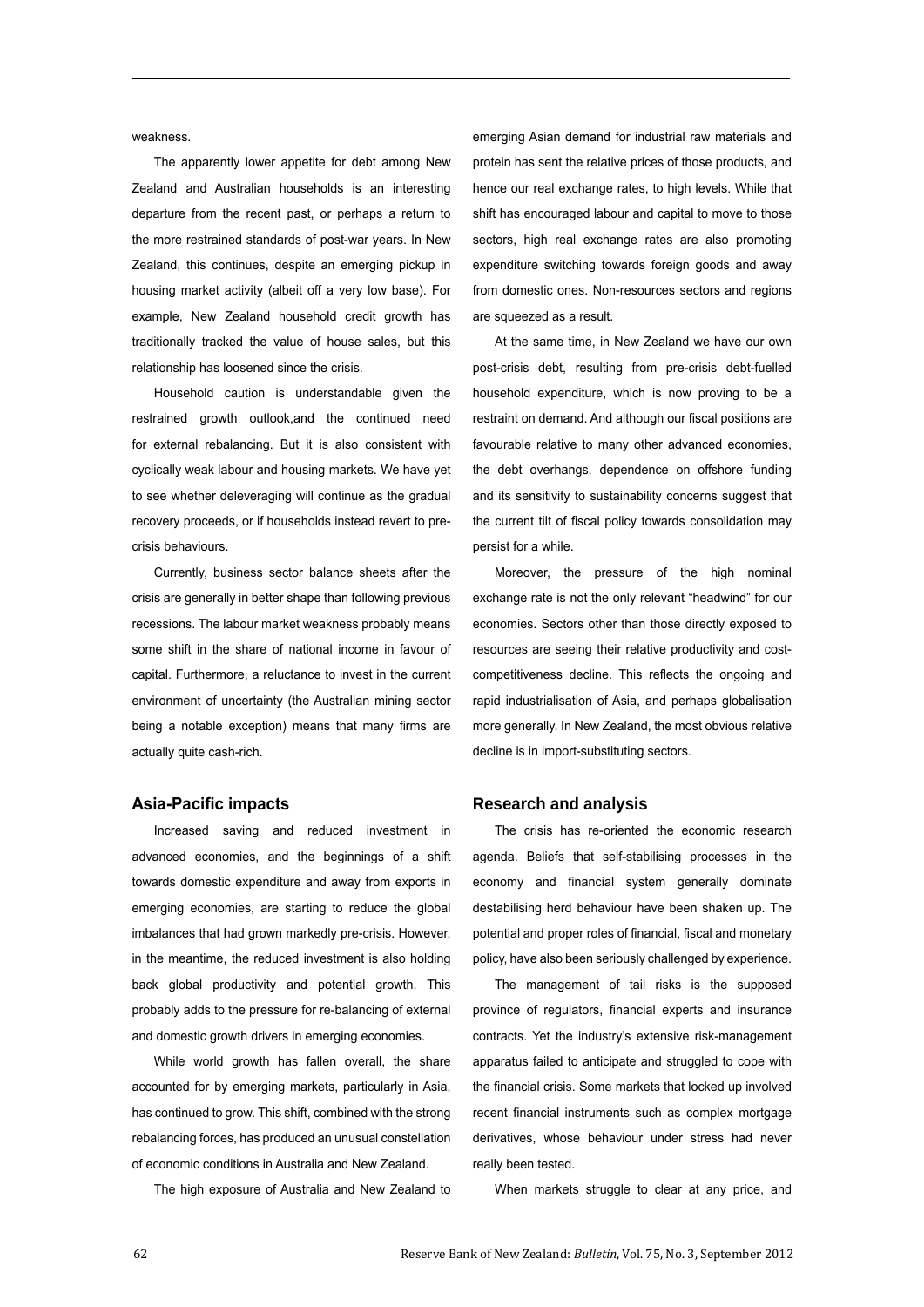when cross-border exposures grossly multiply the number of relevant variables, formal modelling to support risk management becomes difficult. By definition, tail risk analysis is about extrapolation of observed behaviour to speculate about scenarios never before seen. We should be humble about our frameworks' ability to capture these scenarios.

Economists have yet to get fully to grips with the complex roles of the financial system, financial frictions, asset prices and credit flows in international macroeconomic dynamics. The research and policy communities are now busy introducing richer financial behaviour in models. Some promising avenues include study of how financial margin behaviour can propel economic booms, financial incapacity can exacerbate busts, and diffusion of bad news can generate panics. Experimental economics is using lab settings to study human reactions to imperfect information and discontinuous events.

But uncovering enduring and reliable inferences about behaviour from discontinuous and perhaps unique reallife observations is daunting. Non-linearities, contagion and large-scale failures are a far cry from familiar linear models with diversified exposures and rational expectations. The jury is still out on whether extreme behaviour is forecastable in a useful way at all, even if it can be modelled in the abstract. A good example is the sudden change of perceptions about current monetary and fiscal arrangements for the euro area. From barely perceptible differences between euro area government bond rates since the euro began trading in 1999 until 2008, we now face divergences many times greater than

# Figure 8 Euro area government bond rates



Source: Bloomberg.

those seen even during the convergence period before the euro's creation (Figure 8).

Policymakers' models are usually built around a welldefined economic equilibrium. In the current environment, knowing exactly where equilibrium is and whether it is unique seem like especially big asks. More than usual, the financial industry and policymakers alike appear to be groping to understand how things will look in the next decade.

Modelling approaches based on chaotic dynamics and multiple equilibria are not new to the profession. But their utility has been limited due to their extreme sensitivity to assumptions, and the difficulty of extracting a simple story on which to base decisions. Yet at least they remind us of the limits to predictability and certainty.

#### **Policy strategy**

What does all this mean for macroeconomic and financial policy strategy in the years ahead? As a first goal, and one that is unchanged by the crisis, macroeconomic and financial policy should seek to provide a stable backdrop for economic activity. The familiar guideposts of price and financial stability remain relevant. As a second goal, policy might try to buffer and insulate the economy to some extent from disturbances. Third, while buffering to the degree possible given limited knowledge, policy should allow resource allocation signals to come through as undistorted as possible.

Within this high-level policy framework, the stresses on fiscal and monetary policy in many economies have led to new policy challenges. Policy interest rates are very low and fiscal deficits very large in many countries. In New Zealand and Australia, policymakers must manage ongoing exposures to offshore financial disruptions as well as generalised deleveraging pressures at home and abroad. Finally, exchange rates and relative prices and wages are shifting due to commodity market developments.

### **Financial regulation and supervision**

The crisis confirmed that the financial system's central economic role, and sudden escalation of systemic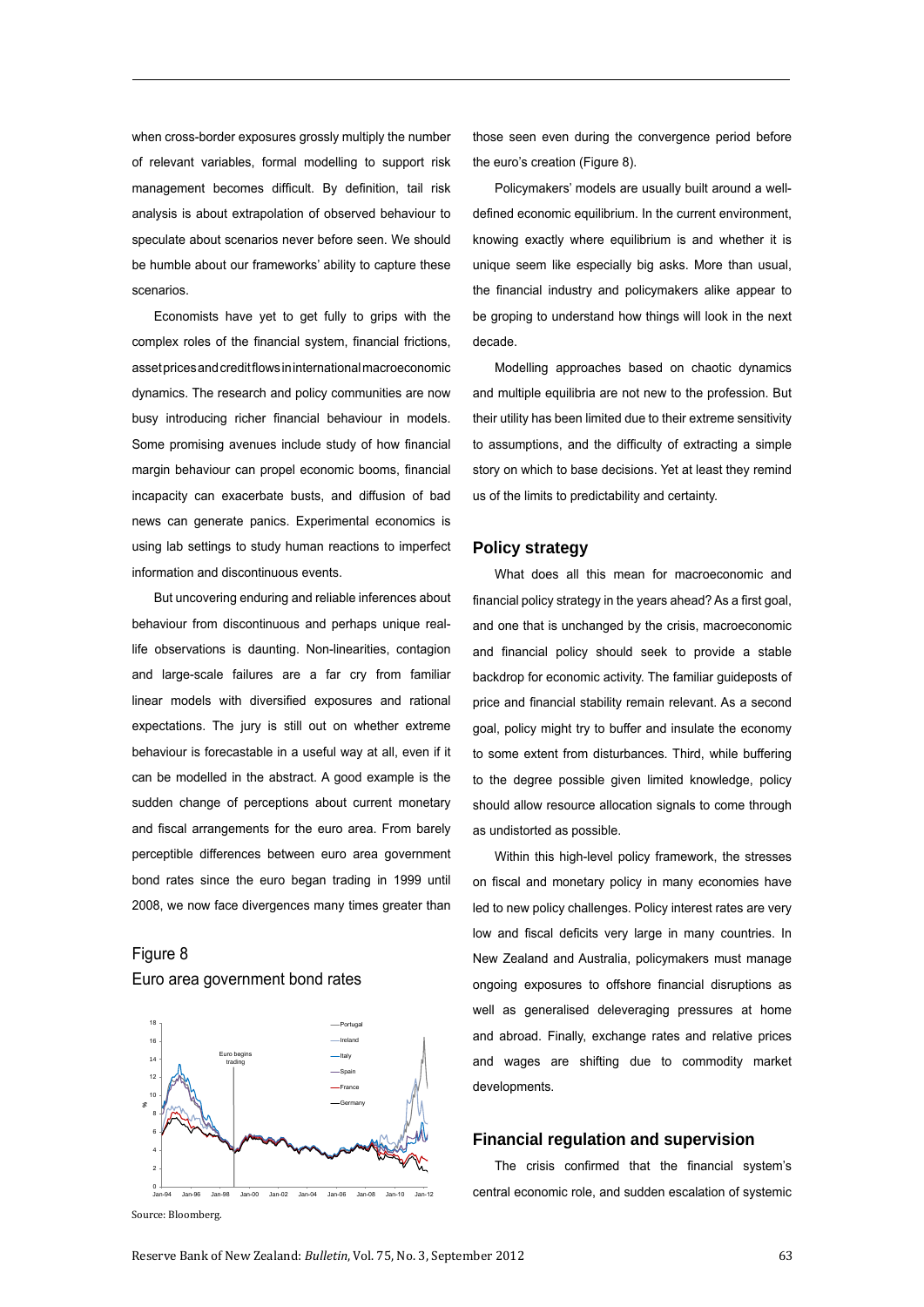problems, make it politically very difficult to ensure that a bank's shareholders and creditors bear the full costs of the bank's failure when the entire system is under threat. Weak banks, effectively holding the economy to ransom, readily pass their liabilities and risks on to governments. Authorities' priority in the midst of a financial crisis tends to be focused on ensuring that the liquidity crunch conditions sparked by bad banks do not drag good banks under.

All the various forms of official support involve unpalatable market distortions and incentives for further bad behaviour (moral hazard). While equity stakes capture some upside from the rescue for the government, they also involve difficult governance problems. Junior debt leaves the government with credit risk but no influence over risktaking. Senior bank debt limits the government's credit risk, but can make the bank's fragility worse by scaring off private investors. Government guarantees of deposits and other liabilities might limit the upfront cashflow implications of financial support, but cast the shadow of moral hazard very broadly.

Moral hazard can probably never be eliminated, only reduced, especially after the widespread bailouts and government guarantees seen in the crisis. Some level of regulation and supervision to constrain the extremes of risk-taking behaviour will therefore always be necessary.

With reduced credit demand, costly funding and stricter regulations, the banking sector is going to have to get used to more restrained returns. The financial system's basic function is to make credit judgements across uncertain investment propositions, to monitor borrowers' performance and creditworthiness, and to price credit accordingly. Restoring that function is the ultimate goal of financial reform. In doing so, we need to ensure that regulation does not overly increase the costs of banking, especially in more vanilla systems such as Australia's and New Zealand's. Our systems are already focused on utility banking, rather than on the riskier types of investment banking.

The sobering experience of the crisis underlines the difficulty of getting the right balance of light-handed versus heavy-handed supervision. Supervisors, financial institutions, credit rating agencies and everyone else inevitably see financial and economic developments imperfectly, both ex ante and ex post. It is therefore unrealistic to expect to be able to reduce the probability of a systemic crisis to zero. Part of the strengthening of the financial system overall must therefore include practical preparation for further crises. This includes regulation and supervision with an eye to ensuring that a crisis can be dealt with effectively, should it eventuate.

In our integrated Australasian banking system we have learned the value of strong home-host cooperation in regulating trans-Tasman entities. We have also learned the value of having the capacity in each jurisdiction to deal with failed institutions expeditiously, whatever their size or parentage. In New Zealand, we have emphasised having mechanisms to allocate losses appropriately to creditors and shareholders and to release residual claims on the bank quickly, in the event of trouble at the banks.

#### **Macro-financial policy**

We learned in the crisis that a "micro-prudential" focus on the soundness of individual institutions does not ensure that the whole system will continue functioning under adverse conditions. Part of the international response is macro-financial policy, a new focus of policy development concerned with the stability of the financial system as a whole, and on financial behaviour and its interactions with the economy.

Macro-financial policy acts on the structure of financial institution balance sheets and behaviours across the whole system. Such controls add to micro-prudential controls to ensure the soundness of individual institutions considered in isolation. Macro-financial policy settings are intended to deliver automatic stabilisation akin to that of fiscal (tax and benefit) systems, as well as larger buffers against system-wide shocks and some degree of leaning against strong credit upswings. The settings would be reviewed from time to time to suit changing financial and economic circumstances. Macro-financial settings would be expected to change much less frequently than monetary policy.

Like most policy interventions, macro-financial measures (such as capital and liquidity buffers or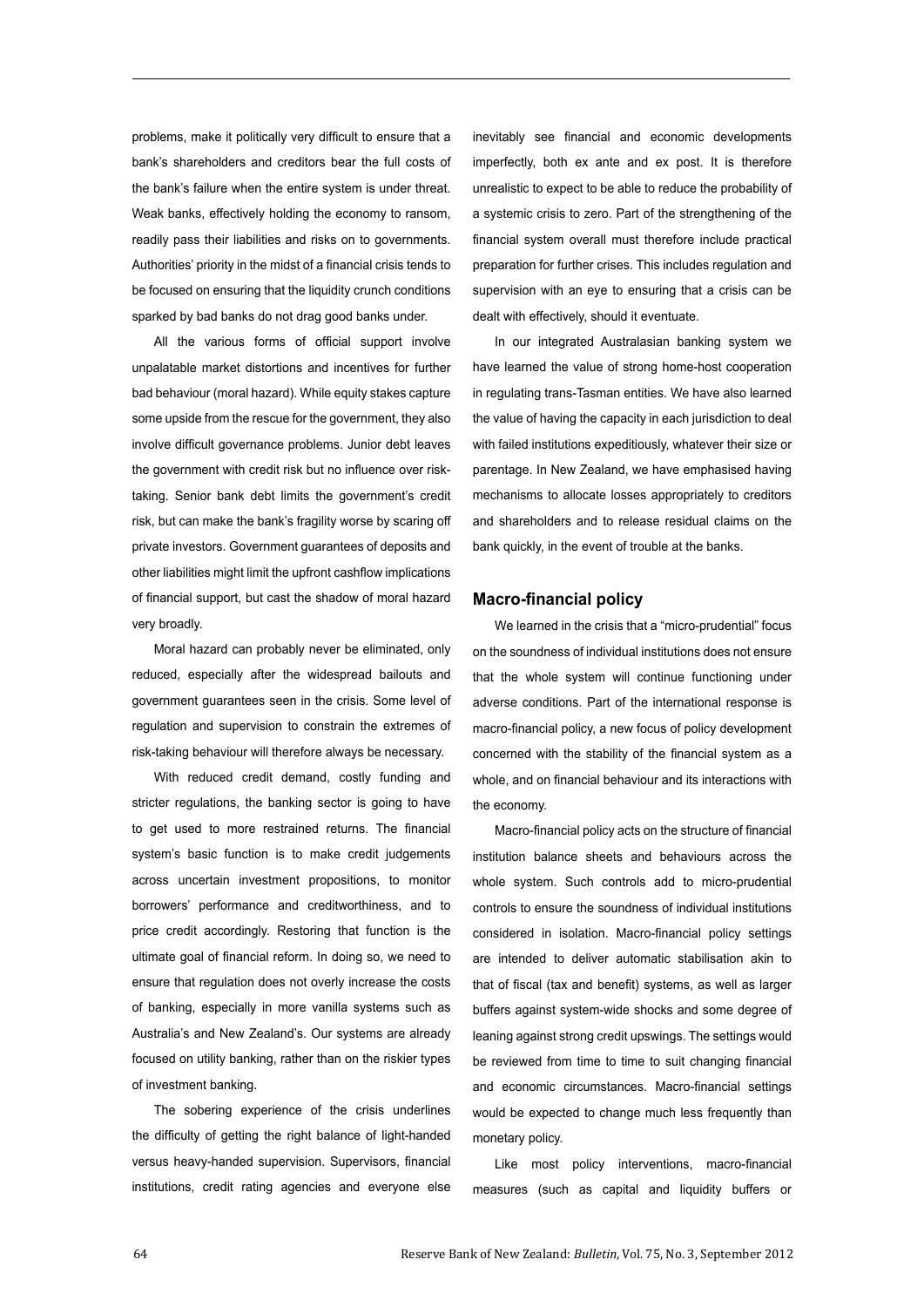restraints on certain kinds of risky lending) involve costs in the form of potential distortions to financial activity. Such interventions are likely to complement monetary policy, but this cannot be guaranteed. Indeed, we have very limited practical experience of macro-financial policy.

These concerns suggest that macro-financial policy should not seek to be too activist. Distortions will be most likely to occur where a policy intervention creates an opportunity for regulatory arbitrage between the regulated and unregulated sectors, or between regulated and unregulated activities. And the incentives for arbitrage will be greater under strong credit demand conditions, suggesting the likelihood that any restraining effect of macro-financial tightenings on business cycle upswings is likely to be small.

Under such conditions, the appropriate response to a future credit-fuelled upswing could well be a combination of measures. Macro-financial tightening would counter banks relaxing credit standards and undermining the stability of the overall system, while monetary policy tightening would address rising inflationary pressures associated with the strong credit demand. But in comparison with other policy areas, macro-financial policy knowledge is still immature, and we have a lot to learn.

## **Fiscal policy**

The experience of sovereigns in less favourable fiscal positions demonstrates how quickly and catastrophically a sovereign can lose credibility for ongoing prudent fiscal and economic management, especially if the exchange rate is not available as an adjustment mechanism and internal cost structures are not flexible. That credibility is a vital resource.

Although we have our own versions of the ageing population problem, we went into the crisis from a fairly healthy government financial position. Australia's position now appears still to be relatively favourable, while New Zealand is more in the middle of the pack of advanced countries.

Yet, other features of our national balance sheets give some cause for concern should another global funding pressure event occur. It will take a long time for the structural causes of financial fragility in Europe to be addressed, and for the process of public and private balance sheet repair to run its course. In the meantime, crises may reoccur and cause either funding disruption to Australia and New Zealand, or even worse, a renewed global economic downturn.

Local issues include the relatively heavy dependence of our economies on bank lending, the relatively heavy dependence of the banks on foreign funding, and the high degree of concentration of the banking sectors. We therefore seem to face a similar priority to other advanced economies in reducing the risk that investors will progressively tighten constraints on the room for fiscal action. Countries with high debt/GDP positions remain exposed to the longer-term economic outlook, putting a premium on structural reform measures to promote growth. Of course, implementing such reforms is easier said than done, especially when their short-term effect on demand is usually adverse.

The fiscal balancing act over the next few years is to restore headroom through consolidation where possible, while taking into account any adverse short-term impacts on activity. This should help reduce the chances of getting backed into the very difficult and constrained space in which a number of advanced economies now find themselves. However, this is of course yet another policy challenge in the category of things easier said than done. Moreover, the link to monetary policy is particularly important in the current environment, because of the zero lower bound on interest rates. Fiscal austerity is probably not as contentious when monetary policy loosening can offset its short-term effects on economic activity.

## **Monetary policy**

The events of the past five years have led monetary policy into unfamiliar territory. After responding largely successfully to the priority of reducing and stabilising inflation following the 1970s experience, monetary policy now faces a number of new concerns.

First, financial cycles are evidently able to destabilise the economy without necessarily implying large inflation fluctuations. Second, the financial system is far from